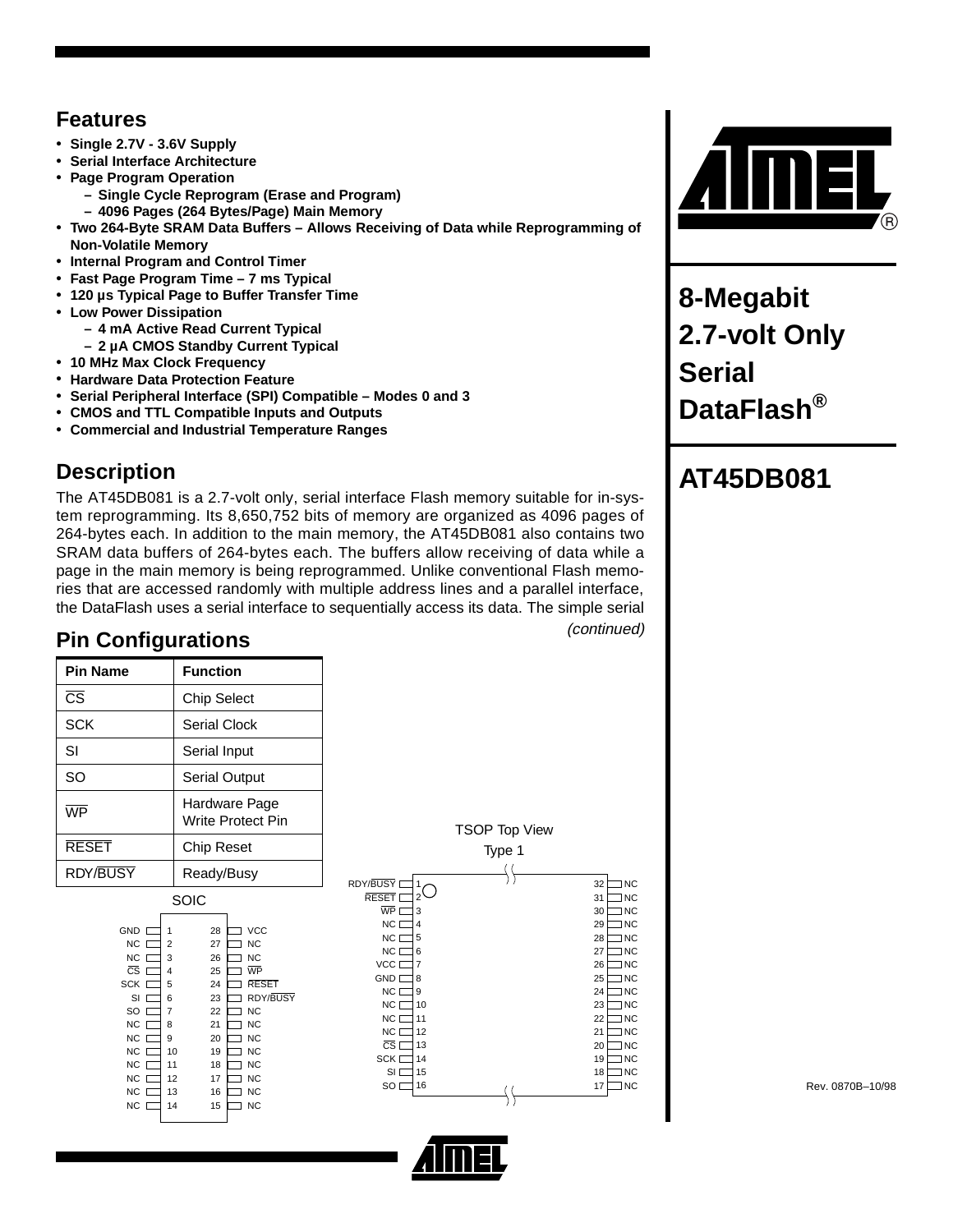

interface facilitates hardware layout, increases system reliability, minimizes switching noise, and reduces package size and active pin count. The device is optimized for use in many commercial and industrial applications where high density, low pin count, low voltage, and low power are essential. Typical applications for the DataFlash are digital voice storage, image storage, and data storage. The device operates at clock frequencies up to 10 MHz with a typical active read current consumption of 4 mA.

To allow for simple in-system reprogrammability, the AT45DB081 does not require high input voltages for programming. The device operates from a single power supply, 2.7V to 3.6V, for both the program and read operations. The AT45DB081 is enabled through the chip select pin  $(\overline{CS})$  and accessed via a three-wire interface consisting of the Serial Input (SI), Serial Output (SO), and the Serial Clock (SCK).

All programming cycles are self-timed, and no separate erase cycle is required before programming.

## **Block Diagram**



## **Device Operation**

The device operation is controlled by instructions from the host processor. The list of instructions and their associated opcodes are contained in Tables 1 and 2. A valid instruction starts with the falling edge of  $\overline{CS}$  followed by the appropriate 8-bit opcode and the desired buffer or main memory address location. While the  $\overline{CS}$  pin is low, toggling the SCK pin controls the loading of the opcode and the desired buffer or main memory address location through the SI (serial input) pin. All instructions, addresses, and data are transferred with the most significant bit (MSB) first.

#### **Read**

By specifying the appropriate opcode, data can be read from the main memory or from either one of the two data buffers.

**MAIN MEMORY PAGE READ:** A main memory read allows the user to read data directly from any one of the 4096 pages in the main memory, bypassing both of the data buffers and leaving the contents of the buffers unchanged. To start a page read, the 8-bit opcode, 52H, is followed by 24 address bits and 32 don't care bits. In the AT45DB081, the first three address bits are reserved for larger density devices (see Notes on page 8), the next 12 address bits (PA11-PA0) specify the page address, and the next nine address bits (BA8-BA0) specify the starting byte address within the page. The 32 don't care bits which follow the 24 address bits are sent to initialize the read operation. Following the 32 don't care bits, additional pulses on SCK result in serial data being output on the SO (serial output) pin. The CS pin must remain low during the loading of the opcode, the address bits, and the reading of data. When the end of a page in main memory is reached during a main memory page read, the device will continue reading at the beginning of the same page. A low to high transition on the CS pin will terminate the read operation and tri-state the SO pin.

**BUFFER READ:** Data can be read from either one of the two buffers, using different opcodes to specify which buffer to read from. An opcode of 54H is used to read data from buffer 1, and an opcode of 56H is used to read data from buffer 2. To perform a buffer read, the eight bits of the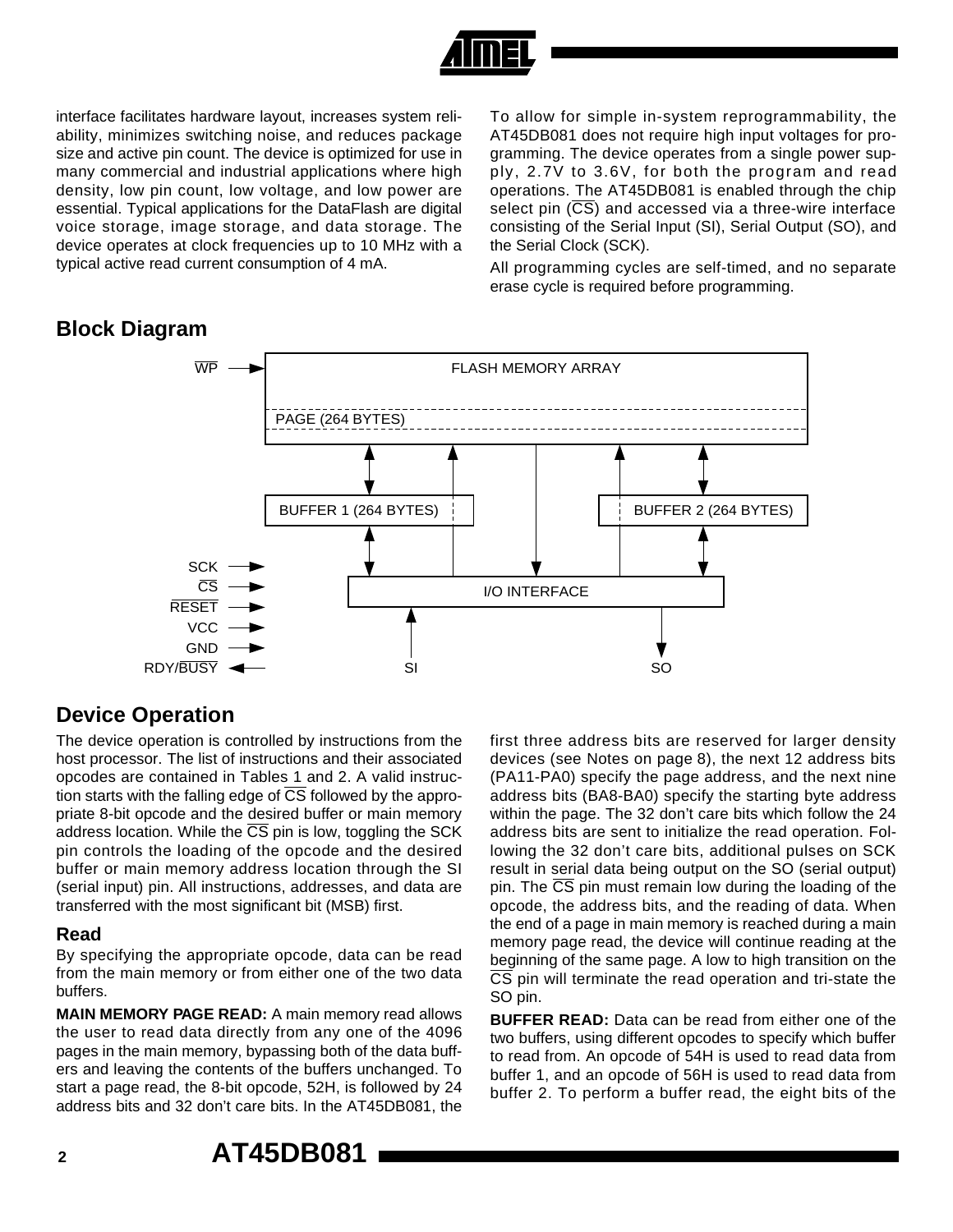opcode must be followed by 15 don't care bits, nine address bits, and eight don't care bits. Since the buffer size is 264-bytes, nine address bits (BFA8-BFA0) are required to specify the first byte of data to be read from the buffer. The CS pin must remain low during the loading of the opcode, the address bits, the don't care bits, and the reading of data. When the end of a buffer is reached, the device will continue reading back at the beginning of the buffer. A low to high transition on the CS pin will terminate the read operation and tri-state the SO pin.

**MAIN MEMORY PAGE TO BUFFER TRANSFER:** A page of data can be transferred from the main memory to either buffer 1 or buffer 2. An 8-bit opcode, 53H for buffer 1 and 55H for buffer 2, is followed by the three reserved bits, 12 address bits (PA11-PA0) which specify the page in main memory that is to be transferred, and nine don't care bits. The  $\overline{CS}$  pin must be low while toggling the SCK pin to load the opcode, the address bits, and the don't care bits from the SI pin. The transfer of the page of data from the main memory to the buffer will begin when the  $\overline{CS}$  pin transitions from a low to a high state. During the transfer of a page of data  $(t_{\text{XFR}})$ , the status register can be read to determine whether the transfer has been completed or not.

**MAIN MEMORY PAGE TO BUFFER COMPARE:** A page of data in main memory can be compared to the data in buffer 1 or buffer 2. An 8-bit opcode, 60H for buffer 1 and 61H for buffer 2, is followed by 24 address bits consisting of the three reserved bits, 12 address bits (PA11-PA0) which specify the page in the main memory that is to be compared to the buffer, and nine don't care bits. The loading of the opcode and the address bits is the same as described previously. The CS pin must be low while toggling the SCK pin to load the opcode, the address bits, and the don't care bits from the SI pin. On the low to high transition of the CS pin, the 264 bytes in the selected main memory page will be compared with the 264 bytes in buffer 1 or buffer 2. During this time  $(t_{\text{XFR}})$ , the status register will indicate that the part is busy. On completion of the compare operation, bit 6 of the status register is updated with the result of the compare.

#### **Program**

**BUFFER WRITE:** Data can be shifted in from the SI pin into either buffer 1 or buffer 2. To load data into either buffer, an 8-bit opcode, 84H for buffer 1 or 87H for buffer 2, is followed by 15 don't care bits and nine address bits (BFA8-BFA0). The nine address bits specify the first byte in the buffer to be written. The data is entered following the address bits. If the end of the data buffer is reached, the device will wrap around back to the beginning of the buffer. Data will continue to be loaded into the buffer until a low to high transition is detected on the  $\overline{CS}$  pin.

**BUFFER TO MAIN MEMORY PAGE PROGRAM WITH BUILT-IN ERASE:** Data written into either buffer 1 or buffer 2 can be programmed into the main memory. An 8-bit opcode, 83H for buffer 1 or 86H for buffer 2, is followed by the three reserved bits, 12 address bits (PA11-PA0) that specify the page in the main memory to be written, and nine additional don't care bits. When a low to high transition occurs on the  $\overline{CS}$  pin, the part will first erase the selected page in main memory to all 1s and then program the data stored in the buffer into the specified page in the main memory. Both the erase and the programming of the page are internally self timed and should take place in a maximum time of  $t_{FP}$ . During this time, the status register will indicate that the part is busy.

**BUFFER TO MAIN MEMORY PAGE PROGRAM WITH-OUT BUILT-IN ERASE:** A previously erased page within main memory can be programmed with the contents of either buffer 1 or buffer 2. An 8-bit opcode, 88H for buffer 1 or 89H for buffer 2, is followed by the three reserved bits, 12 address bits (PA11-PA0) that specify the page in the main memory to be written, and nine additional don't care bits. When a low to high transition occurs on the  $\overline{\text{CS}}$  pin, the part will program the data stored in the buffer into the specified page in the main memory. It is necessary that the page in main memory that is being programmed has been previously programmed to all 1s (erased state). The programming of the page is internally self timed and should take place in a maximum time of  $t<sub>P</sub>$ . During this time, the status register will indicate that the part is busy.

**MAIN MEMORY PAGE PROGRAM:** This operation is a combination of the Buffer Write and Buffer to Main Memory Page Program with Built-In Erase operations. Data is first shifted into buffer 1 or buffer 2 from the SI pin and then programmed into a specified page in the main memory. An 8 bit opcode, 82H for buffer 1 or 85H for buffer 2, is followed by the three reserved bits and 21 address bits. The 12 most significant address bits (PA11-PA0) select the page in the main memory where data is to be written, and the next nine address bits (BFA8-BFA0) select the first byte in the buffer to be written. After all address bits are shifted in, the part will take data from the SI pin and store it in one of the data buffers. If the end of the buffer is reached, the device will wrap around back to the beginning of the buffer. When there is a low to high transition on the  $\overline{CS}$  pin, the part will first erase the selected page in main memory to all 1s and then program the data stored in the buffer into the specified page in the main memory. Both the erase and the programming of the page are internally self timed and should take place in a maximum of time  $t_{FD}$ . During this time, the status register will indicate that the part is busy.

**AUTO PAGE REWRITE:** This mode is only needed if multiple bytes within a page or multiple pages of data are modified in a random fashion. This mode is a combination of two operations: Main Memory Page to Buffer Transfer and

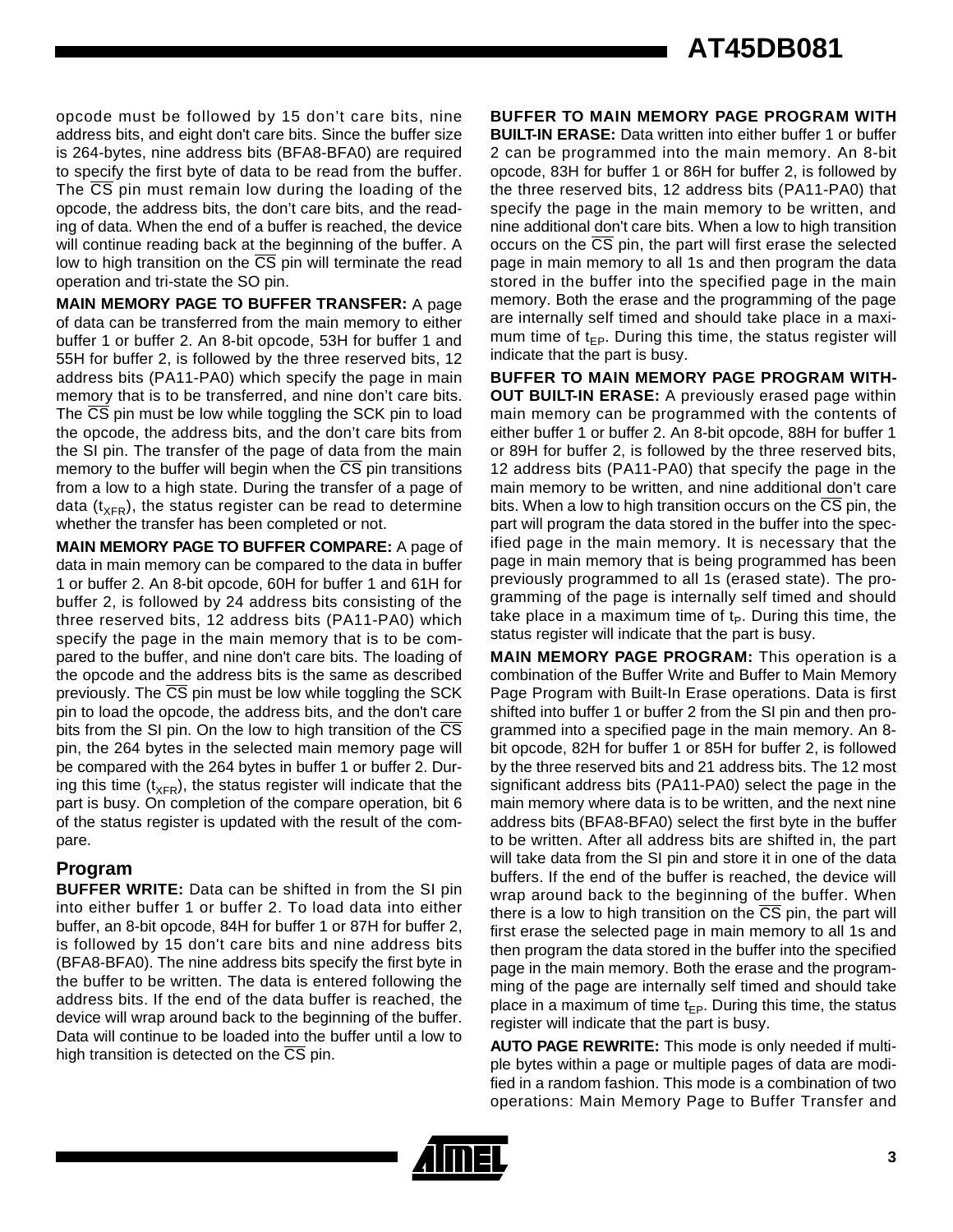

Buffer to Main Memory Page Program with Built-In Erase. A page of data is first transferred from the main memory to buffer 1 or buffer 2, and then the same data (from buffer 1 or buffer 2) is programmed back into its original page of main memory. An 8-bit opcode, 58H for buffer 1 or 59H for buffer 2, is followed by the three reserved bits, 12 address bits (PA11-PA0) that specify the page in main memory to be rewritten, and nine additional don't care bits. When a low to high transition occurs on the CS pin, the part will first transfer data from the page in main memory to a buffer and then program the data from the buffer back into same page of main memory. The operation is internally self-timed and should take place in a maximum time of  $t_{EP}$ . During this time, the status register will indicate that the part is busy.

If the main memory is programmed or reprogrammed sequentially page by page, then the programming algorithm shown in Figure 1 is recommended. Otherwise, if multiple bytes in a page or several pages are programmed randomly in the main memory, then the programming algorithm shown in Figure 2 is recommended.

**STATUS REGISTER:** The status register can be used to determine the device's ready/busy status, the result of a Main Memory Page to Buffer Compare operation, or the device density. To read the status register, an opcode of 57H must be loaded into the device. After the last bit of the opcode is shifted in, the eight bits of the status register, starting with the MSB (bit 7), will be shifted out on the SO pin during the next eight clock cycles. The five most-significant bits of the status register will contain device information, while the remaining three least-significant bits are reserved for future use and will have undefined values. After bit 0 of the status register has been shifted out, the sequence will repeat itself (as long as  $\overline{CS}$  remains low and SCK is being toggled) starting again with bit 7. The data in the status register is constantly updated, so each repeating sequence will output new data.

Ready/busy status is indicated using bit 7 of the status register. If bit 7 is a 1, then the device is not busy and is ready to accept the next command. If bit 7 is a 0, then the device is in a busy state. The user can continuously poll bit 7 of the status register by stopping SCK once bit 7 has been output. The status of bit 7 will continue to be output on the SO pin, and once the device is no longer busy, the state of SO will change from 0 to 1. There are six operations which can cause the device to be in a busy state: Main Memory Page to Buffer Transfer, Main Memory Page to Buffer Compare, Buffer to Main Memory Page Program with Built-In Erase, Buffer to Main Memory Page Program without Built-In

Erase, Main Memory Page Program, and Auto Page Rewrite.

The result of the most recent Main Memory Page to Buffer Compare operation is indicated using bit 6 of the status register. If bit 6 is a 0, then the data in the main memory page matches the data in the buffer. If bit 6 is a 1, then at least one bit of the data in the main memory page does not match the data in the buffer.

The device density is indicated using bits 5, 4, and 3 of the status register. For the AT45DB081, the three bits are 1, 0, and 0. The decimal value of these three binary bits does not equate to the device density; the three bits represent a combinational code relating to differing densities of Serial DataFlash devices, allowing a total of eight different density configurations.

#### **Read/Program Mode Summary**

The modes listed above can be separated into two groups — modes which make use of the flash memory array (Group A) and modes which do not make use of the flash memory array (Group B).

Group A modes consist of:

- 1. Main memory page read
- 2. Main memory page to buffer 1 (or 2) transfer
- 3. Main memory page to buffer 1 (or 2) compare
- 4. Buffer 1 (or 2) to main memory page program with built-in erase
- 5. Buffer 1 (or 2) to main memory page program without built-in erase
- 6. Main memory page program
- 7. Auto page rewrite

Group B modes consist of:

- 1. Buffer 1 (or 2) read
- 2. Buffer 1 (or 2) write
- 3. Status read

If a Group A mode is in progress (not fully completed) then another mode in Group A should not be started. However, during this time in which a Group A mode is in progress, modes in Group B can be started.

This gives the Serial DataFlash the ability to virtually accommodate a continuous data stream. While data is being programmed into main memory from buffer 1, data can be loaded into buffer 2 (or vice versa). See application note AN-4 ("Using Atmel's Serial DataFlash") for more details.

## **Status Register Format**

| Bit 7           | Bit 6 | Bit 5<br>___ | Bit 4<br>the contract of the contract of the | Bit 3<br>____ | Bit 2<br>the contract of the contract of the | Bit 1<br>the contract of the contract of the | Bit 0 |
|-----------------|-------|--------------|----------------------------------------------|---------------|----------------------------------------------|----------------------------------------------|-------|
| <b>RDY/BUSY</b> | COMP  |              |                                              |               | . .                                          |                                              | . .   |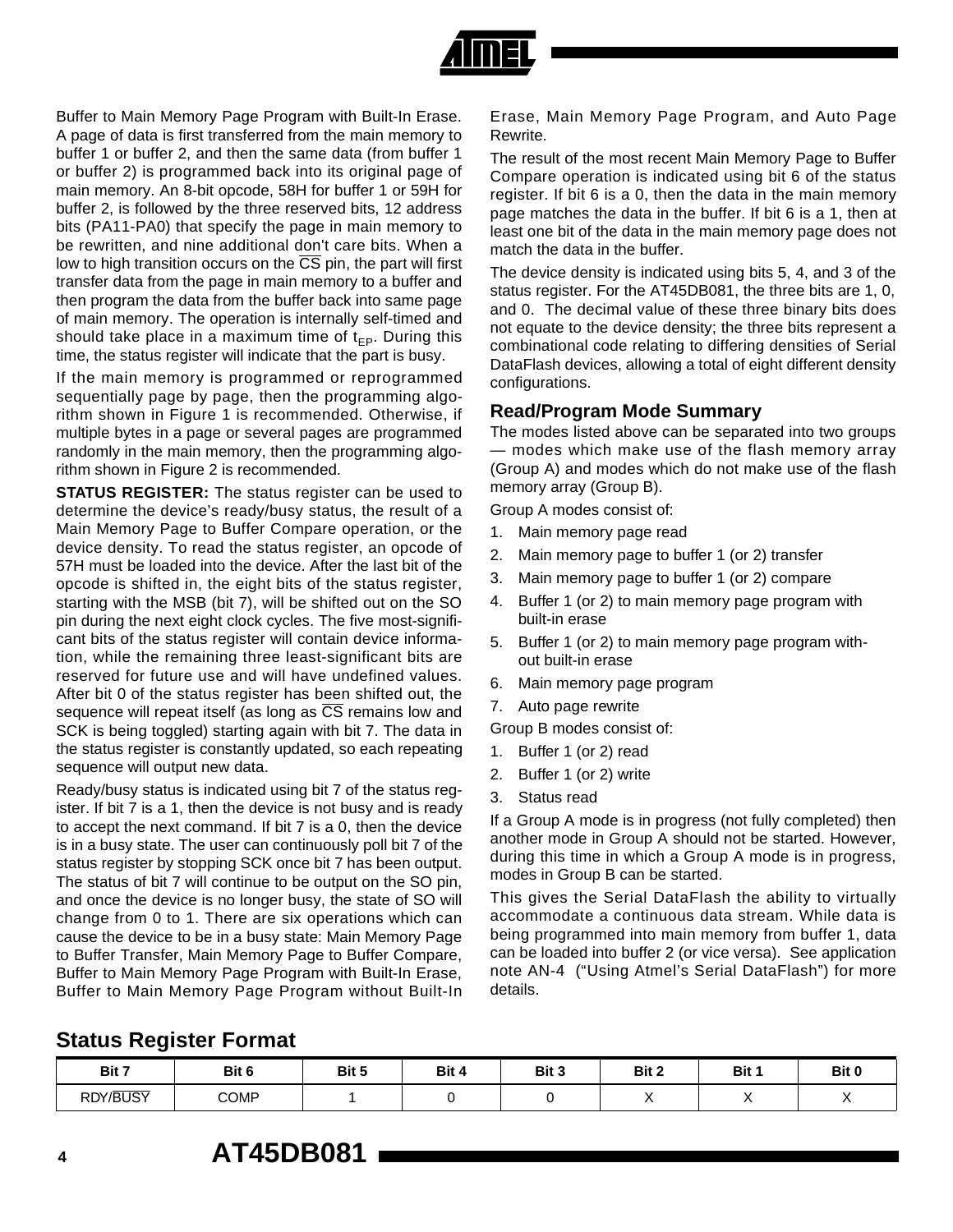**HARDWARE PAGE WRITE PROTECT:** If the WP pin is held low, the first 256 pages of the main memory cannot be reprogrammed. The only way to reprogram the first 256 pages is to first drive the protect pin high and then use the program commands previously mentioned. The WP pin is internally pulled high; therefore, connection of the  $\overline{\text{WP}}$  pin is not necessary if this pin and feature will not be utilized. However, it is recommended that the  $\overline{WP}$  pin be driven high externally whenever possible.

**RESET:** A low state on the reset pin (RESET) will terminate the operation in progress and reset the internal state machine to an idle state. The device will remain in the reset condition as long as a low level is present on the RESET pin. Normal operation can resume once the RESET pin is brought back to a high level.

The device also incorporates an internal power-on reset circuit, so there are no restrictions on the RESET pin during power-on sequences. The RESET pin is also internally pulled high; therefore, connection of the RESET pin is not necessary if this pin and feature will not be utilized. How-

# **Absolute Maximum Ratings\***

| All Input Voltages<br>(including NC Pins) |
|-------------------------------------------|
| All Output Voltages                       |

ever, it is recommended that the RESET pin be driven high externally whenever possible.

**READY/BUSY:** This open drain output pin will be driven low when the device is busy in an internally self-timed operation. This pin, which is normally in a high state (through an external pull-up resistor), will be pulled low during programming operations, compare operations, and during page-tobuffer transfers.

The busy status indicates that the Flash memory array and one of the buffers cannot be accessed; read and write operations to the other buffer can still be performed.

## **Power On/Reset State**

When power is first applied to the device, or when recovering from a reset condition, the device will default to SPI mode 3. In addition, the SO pin will be in a high imipedance state, and a high to low transition on the  $\overline{CS}$  pin will be required to start a valid instruction. The SPI mode will be automatically selected on every falling edge of the CS by sampling the inactive clock state.

\*NOTICE: Stresses beyond those listed under "Absolute Maximum Ratings" may cause permanent damage to the device. This is a stress rating only and functional operation of the device at these or any other conditions beyond those indicated in the operational sections of this specification is not implied. Exposure to absolute maximum rating conditions for extended periods may affect device reliability.

## **DC and AC Operating Range**

|                                      |      | <b>AT45DB081</b>                 |
|--------------------------------------|------|----------------------------------|
| <b>Operating Temperature</b>         | Com. | $0^{\circ}$ C to 70 $^{\circ}$ C |
| (Case)                               | Ind. | -40°C to 85°C $\,$               |
| $V_{CC}$ Power Supply <sup>(1)</sup> |      | 2.7V to 3.6V                     |

Note: 1. After power is applied and  $V_{CC}$  is at the minimum specified data sheet value, the system should wait 20 ms before an operational mode is started.

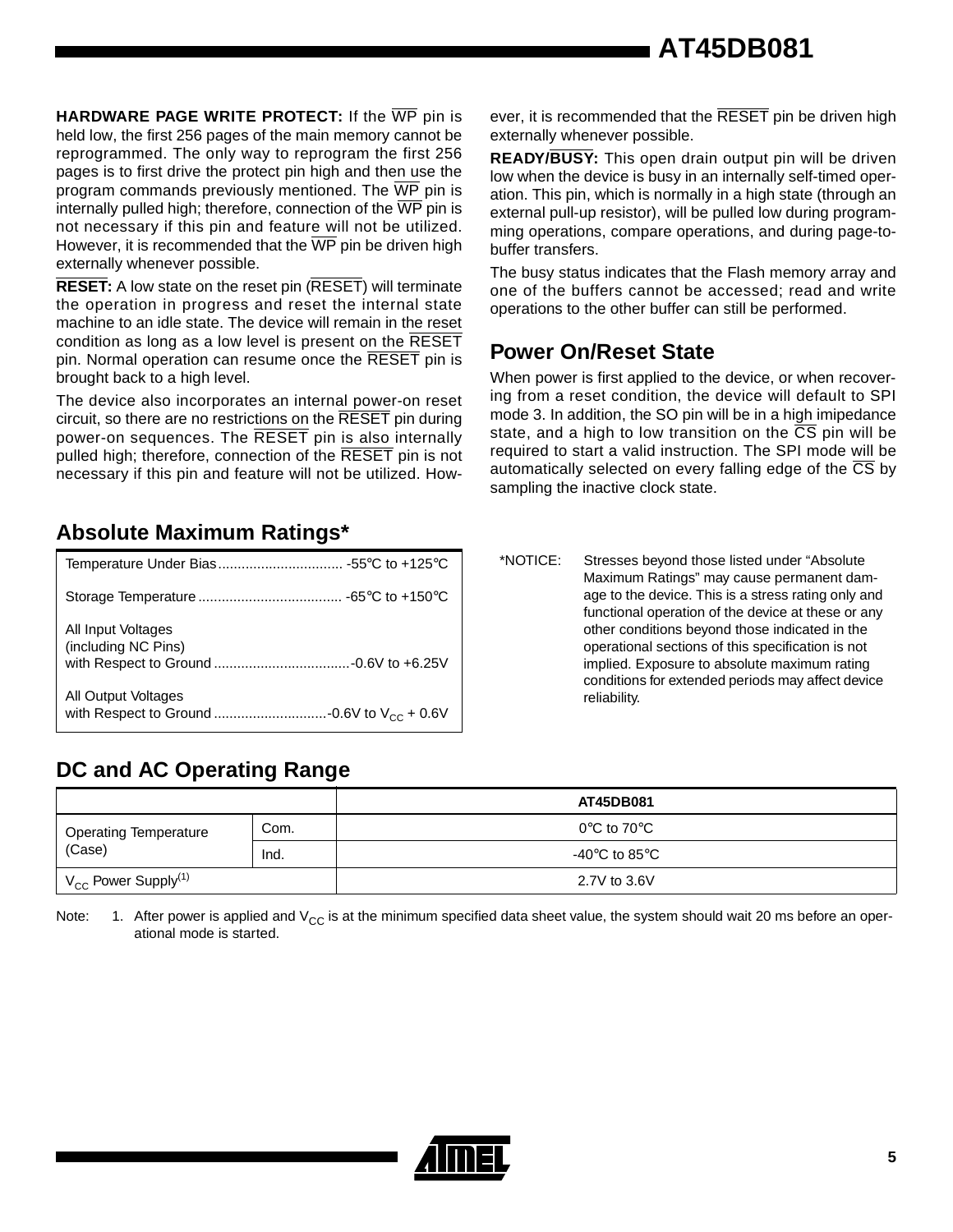

## **DC Characteristics**

| Symbol          | <b>Parameter</b>                           | <b>Min</b>                                                                              | <b>Typ</b>      | <b>Max</b> | <b>Units</b> |        |
|-----------------|--------------------------------------------|-----------------------------------------------------------------------------------------|-----------------|------------|--------------|--------|
| $I_{SB}$        | <b>Standby Current</b>                     | $\overline{CS}$ , RESET, $\overline{WP} = V_{\text{IH}}$ , all inputs<br>at CMOS levels |                 | 2          | 10           | μA     |
| $I_{\rm CC1}$   | Active Current, Read<br>Operation          | f = 10 MHz; $I_{\text{OUT}} = 0$ mA;<br>$V_{\text{CC}} = 3.6V$                          |                 | 4          | 10           | mA     |
| $I_{CC2}$       | Active Current,<br>Program/Erase Operation | $V_{CC} = 3.6V$                                                                         |                 | 15         | 35           | mA     |
| ŀц              | Input Load Current                         | $V_{IN}$ = CMOS levels                                                                  |                 |            | 1            | μA     |
| $I_{LO}$        | Output Leakage Current                     | $V_{1/2}$ = CMOS levels                                                                 |                 |            | 1            | μA     |
| $V_{IL}$        | Input Low Voltage                          |                                                                                         |                 |            | 0.6          | V      |
| $V_{\text{IH}}$ | Input High Voltage                         |                                                                                         | 2.0             |            |              | $\vee$ |
| $V_{OL}$        | Output Low Voltage                         | $I_{OL}$ = 1.6 mA; $V_{CC}$ = 2.7V                                                      |                 |            | 0.4          | $\vee$ |
| $V_{OH}$        | Output High Voltage                        | $I_{OH} = -100 \mu A$                                                                   | $V_{CC}$ - 0.2V |            |              | V      |

## **AC Characteristics**

| Symbol                         | <b>Parameter</b>                     | <b>Min</b>      | <b>Typ</b>     | Max | <b>Units</b> |
|--------------------------------|--------------------------------------|-----------------|----------------|-----|--------------|
| $\mathsf{f}_{\mathsf{SCK}}$    | <b>SCK Frequency</b>                 |                 |                | 10  | <b>MHz</b>   |
| $t_{WH}$                       | <b>SCK High Time</b>                 | 40              |                |     | ns           |
| $t_{\text{WL}}$                | <b>SCK Low Time</b>                  | 40              |                |     | ns           |
| $t_{CS}$                       | Minimum CS High Time                 | 250             |                |     | ns           |
| $t_{\text{CSS}}$               | CS Setup Time                        | 250             |                |     | ns           |
| $t_{\scriptstyle{\text{CSH}}}$ | CS Hold Time                         | 250             |                |     | ns           |
| $t_{\text{CSB}}$               | CS High to RDY/BUSY Low              |                 |                | 200 | ns           |
| $t_{\text{SU}}$                | Data In Setup Time                   | 10 <sup>1</sup> |                |     | ns           |
| $t_H$                          | Data In Hold Time                    | 25              |                |     | ns           |
| $t_{HO}$                       | Output Hold Time                     | 0               |                |     | ns           |
| $t_{\text{DIS}}$               | <b>Output Disable Time</b>           |                 |                | 75  | ns           |
| $t_{\rm V}$                    | <b>Output Valid</b>                  |                 |                | 80  | ns           |
| $t_{\sf XFR}$                  | Page to Buffer Transfer/Compare Time |                 | 120            | 200 | μs           |
| $t_{EP}$                       | Page Erase and Programming Time      |                 | 10             | 20  | ms           |
| $t_{\mathsf{P}}$               | Page Programming Time                |                 | $\overline{7}$ | 14  | ms           |
| $t_{\sf RST}$                  | <b>RESET Pulse Width</b>             | 10 <sup>1</sup> |                |     | μs           |
| $t_{REC}$                      | <b>RESET</b> Recovery Time           |                 |                | 1   | $\mu s$      |

## **Input Test Waveforms and Measurement Levels**



 $t_R$ ,  $t_F$  < 20 ns (10% to 90%)

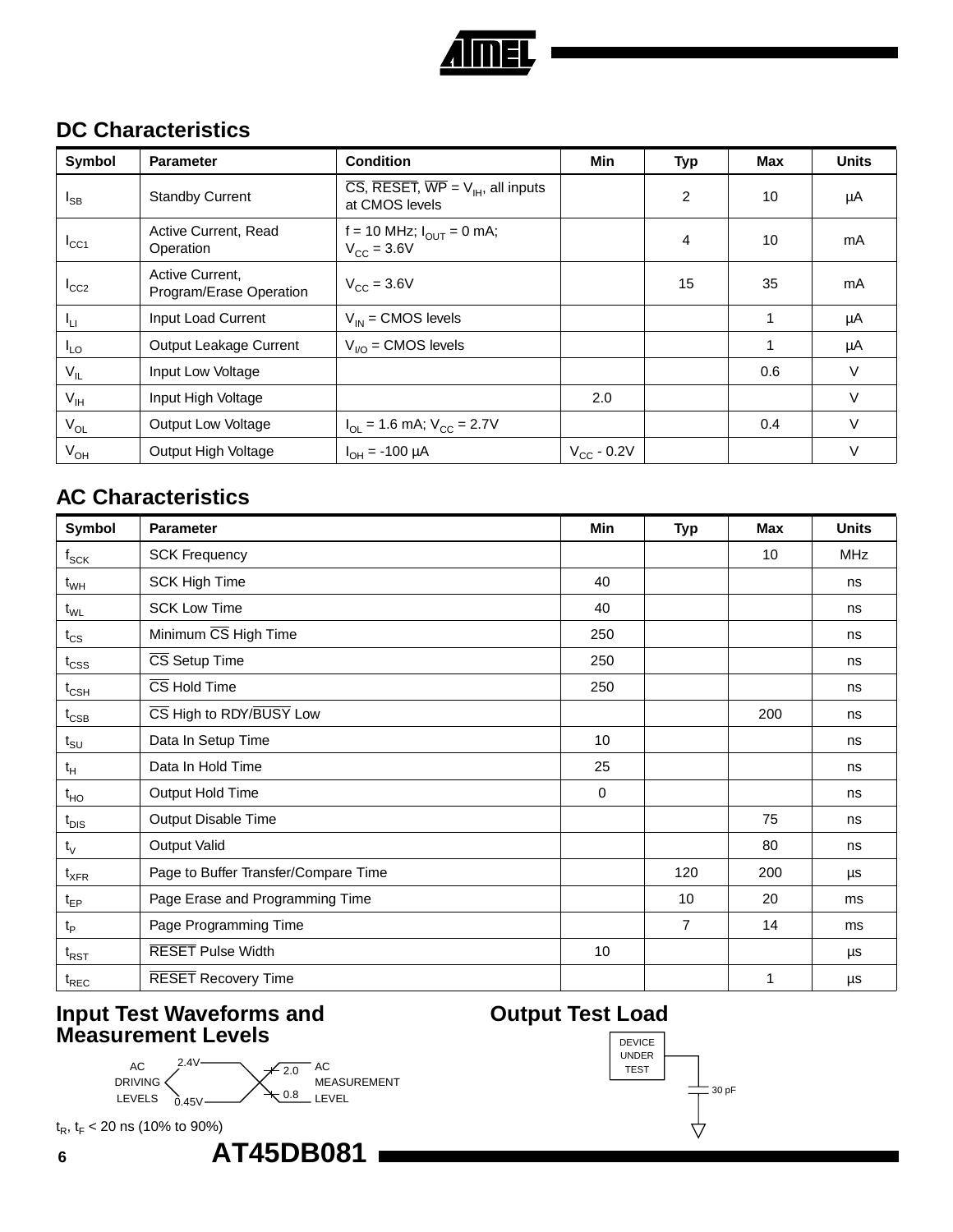## **AC Waveforms**

Two different timing diagrams are shown below. Waveform 1 shows the SCK signal being low when  $\overline{\text{CS}}$  makes a highto-low transition, and Waveform 2 shows the SCK signal being high when  $\overline{CS}$  makes a high-to-low transition. Both waveforms show valid timing diagrams. The setup and hold times for the SI signal are referenced to the low-to-high transition on the SCK signal.

Waveform 1 shows timing that is also compatible with SPI Mode 0, and Waveform 2 shows timing that is compatible with SPI Mode 3.









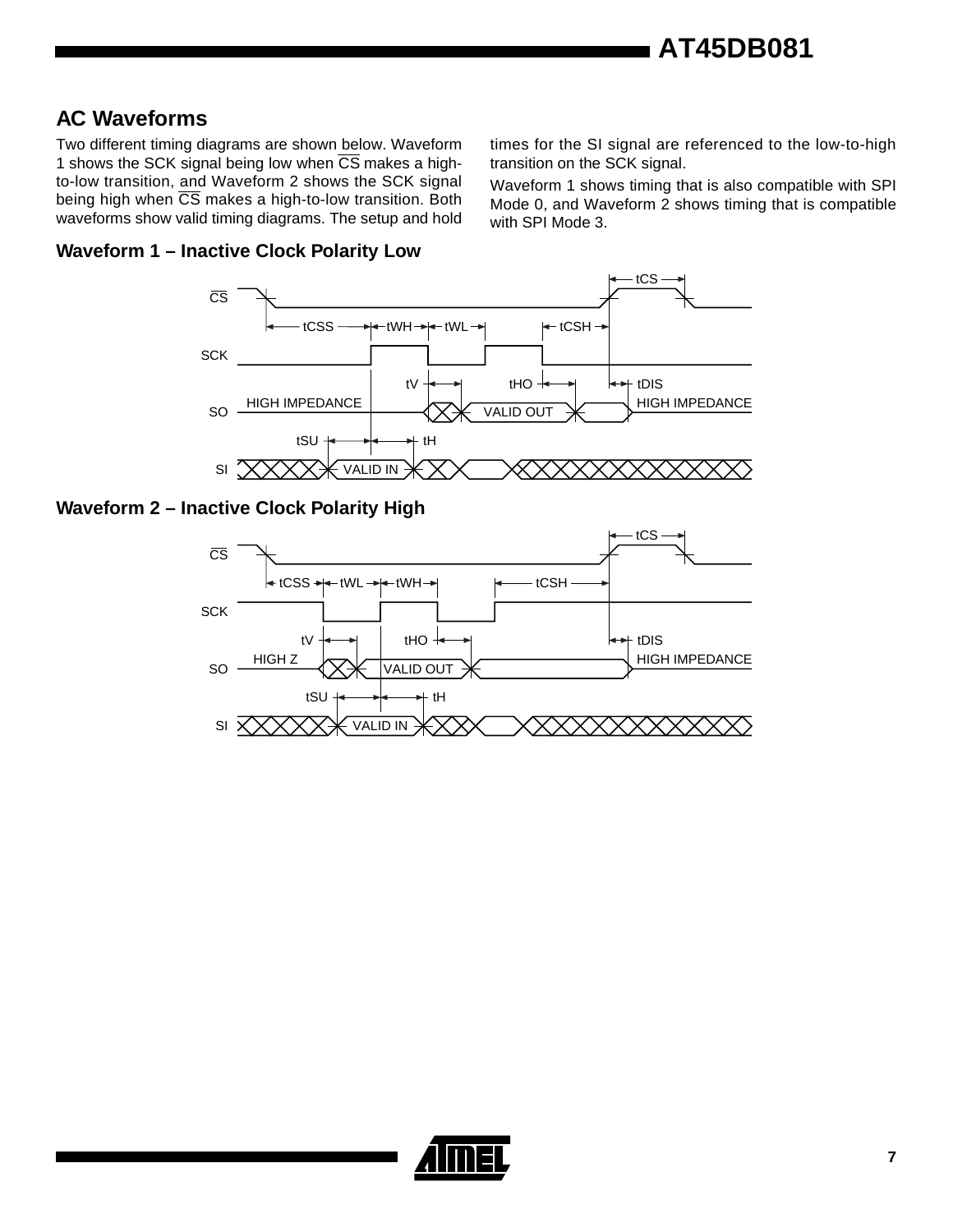





Notes: 1. "r" designates bits reserved for larger densities.

- 2. It is recommended that "r" be a logical "0" for densities of 8M bit or smaller.
- 3. For densities larger than 8M bit, the "r" bits become the most significant Page Address bit for the appropriate density.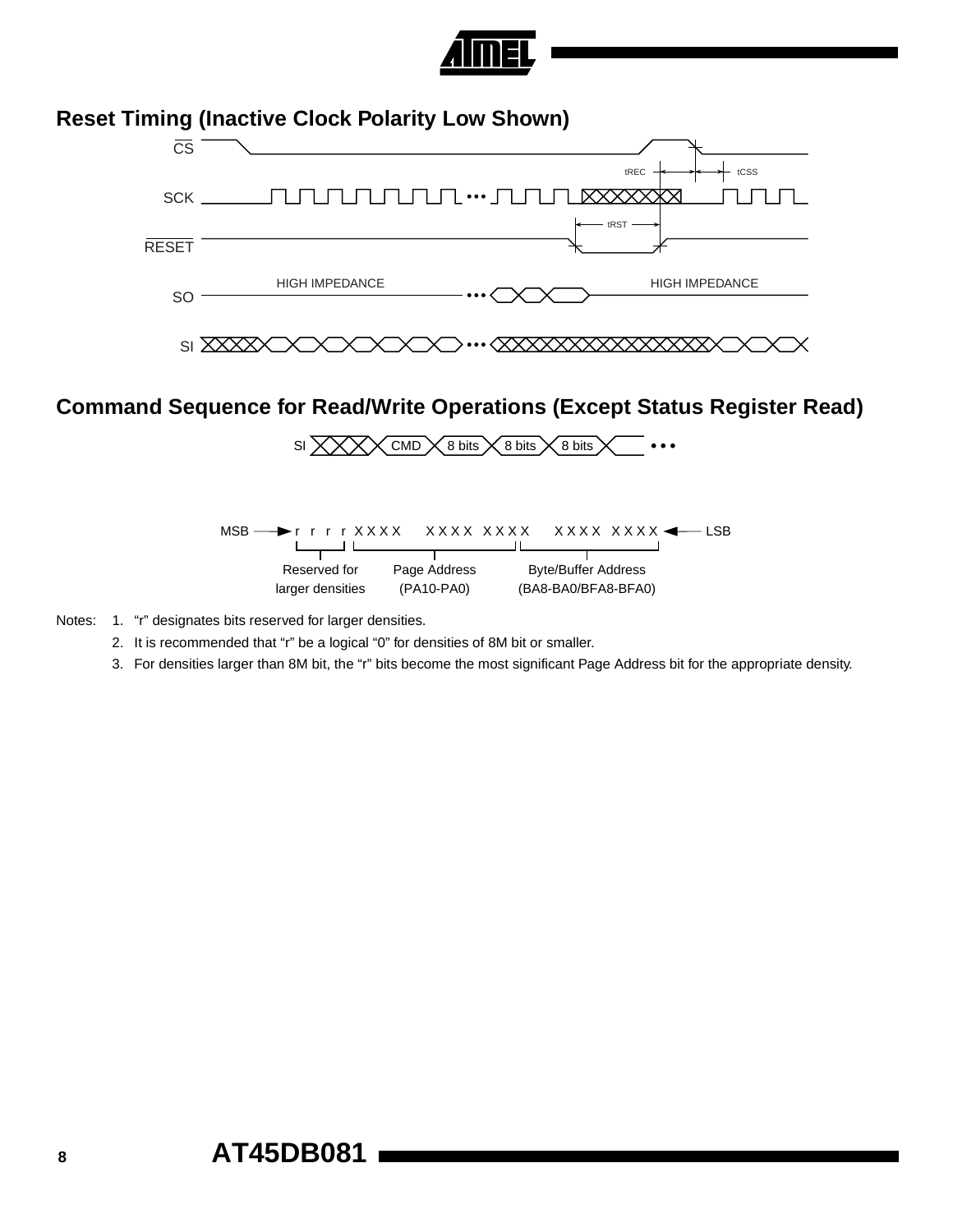## **Write Operations**

FLASH MEMORY ARRAY PAGE (264 BYTES) BUFFER 1 (264 BYTES) BUFFER 2 (264 BYTES) I/O INTERFACE SI BUFFER 1 TO MAIN MEMORY PAGE PROGRAM MAIN MEMORY PAGE PROGRAM THROUGH BUFFER 2 BUFFER 2 TO MAIN MEMORY PAGE PROGRAM MAIN MEMORY PAGE PROGRAM THROUGH BUFFER 1 BUFFER 1 WRITE BUFFER 2 WRITE

The following block diagram and waveforms illustrate the various write sequences available.

#### **Main Memory Page Program through Buffers**





#### **Buffer to Main Memory Page Program (Data from Buffer Programmed into Flash Page)**





 $n = 1$ st byte read  $n+1 = 2nd$  byte read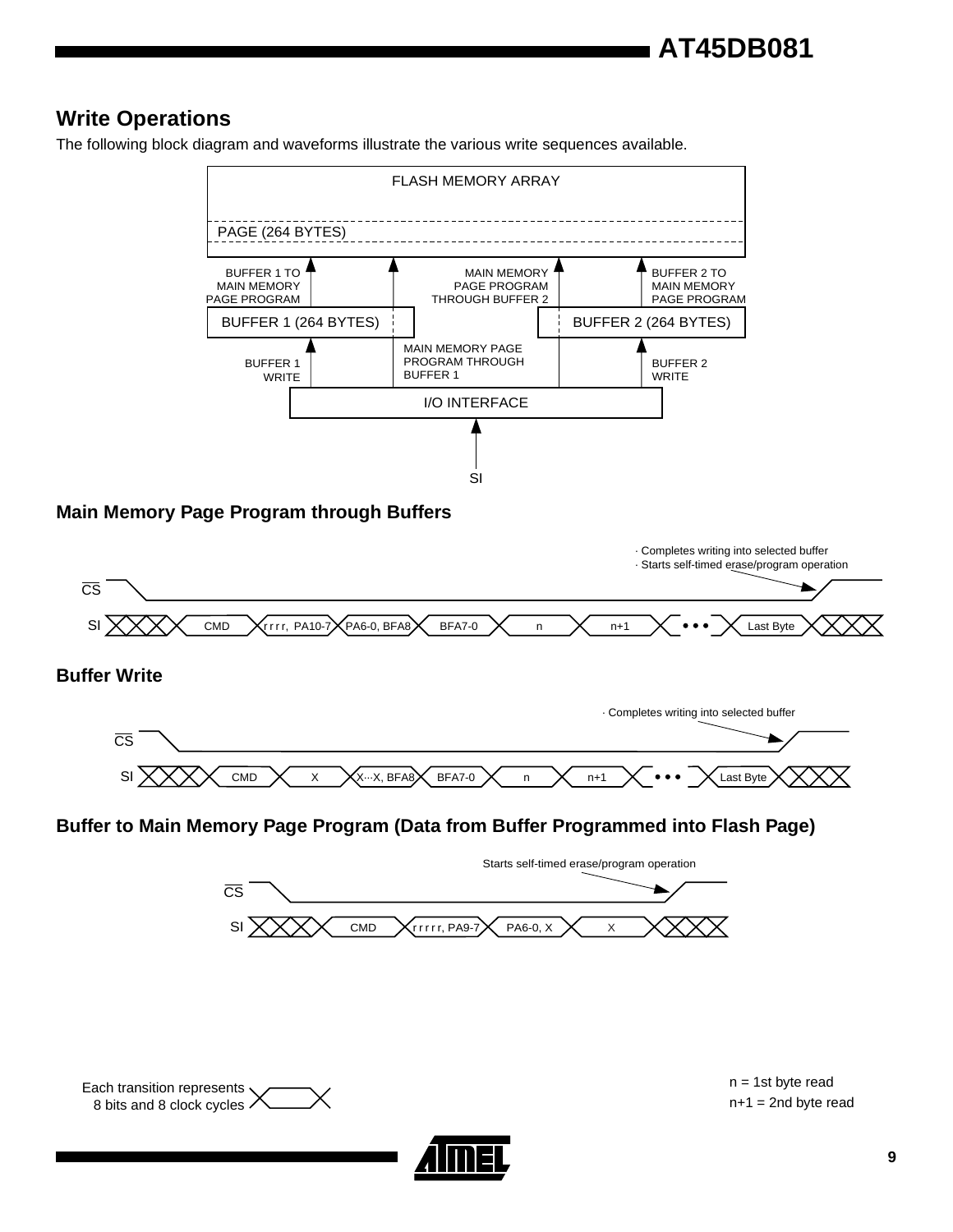

## **Read Operations**

The following block diagram and waveforms illustrate the various read sequences available.



#### **Main Memory Page Read**



## **Main Memory Page to Buffer Transfer (Data from Flash Page Read into Buffer)**



#### **Buffer Read**



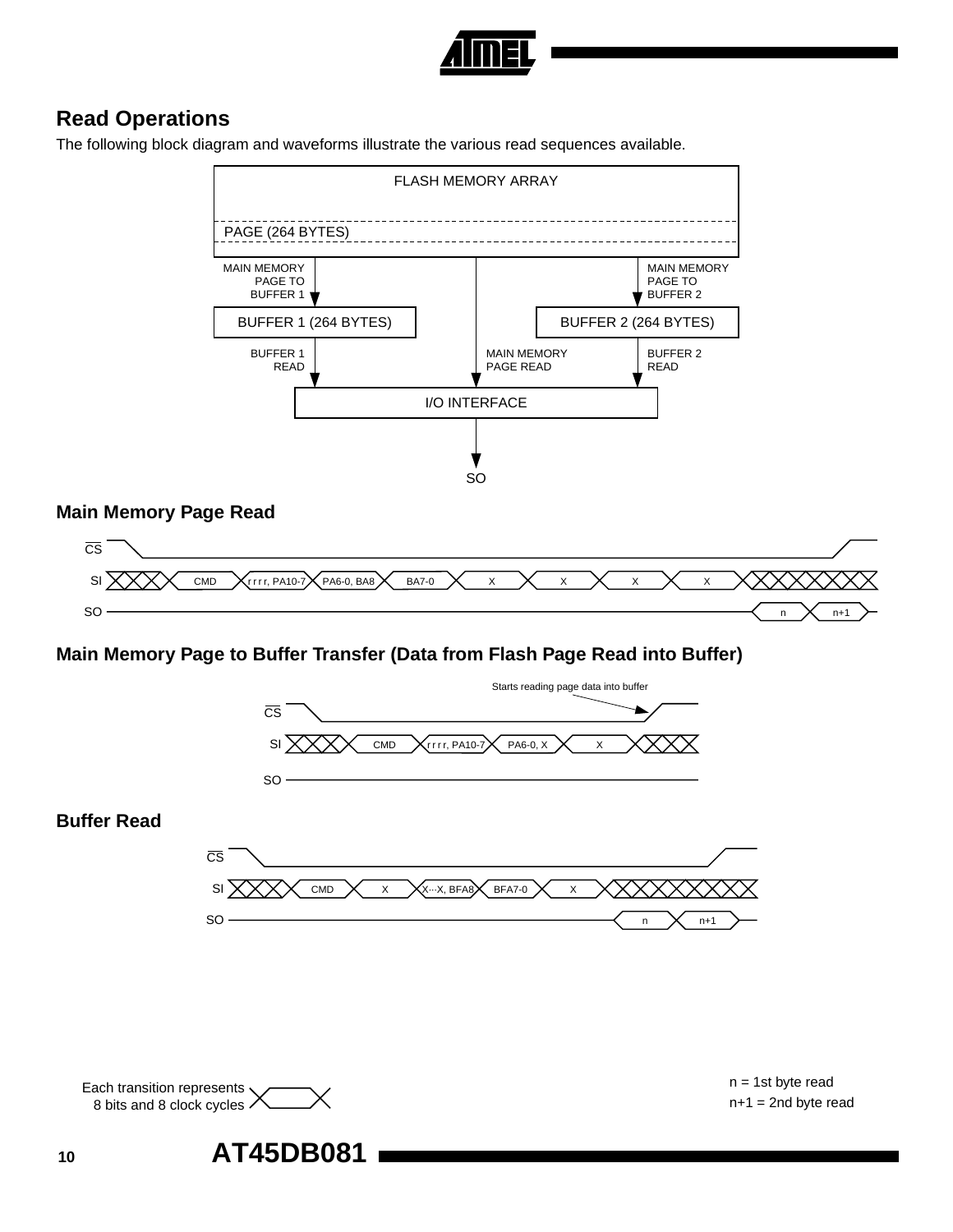## **Detailed Bit-Level Read Timing – Inactive Clock Polarity Low**



#### **Buffer Read**



#### **Status Register Read**



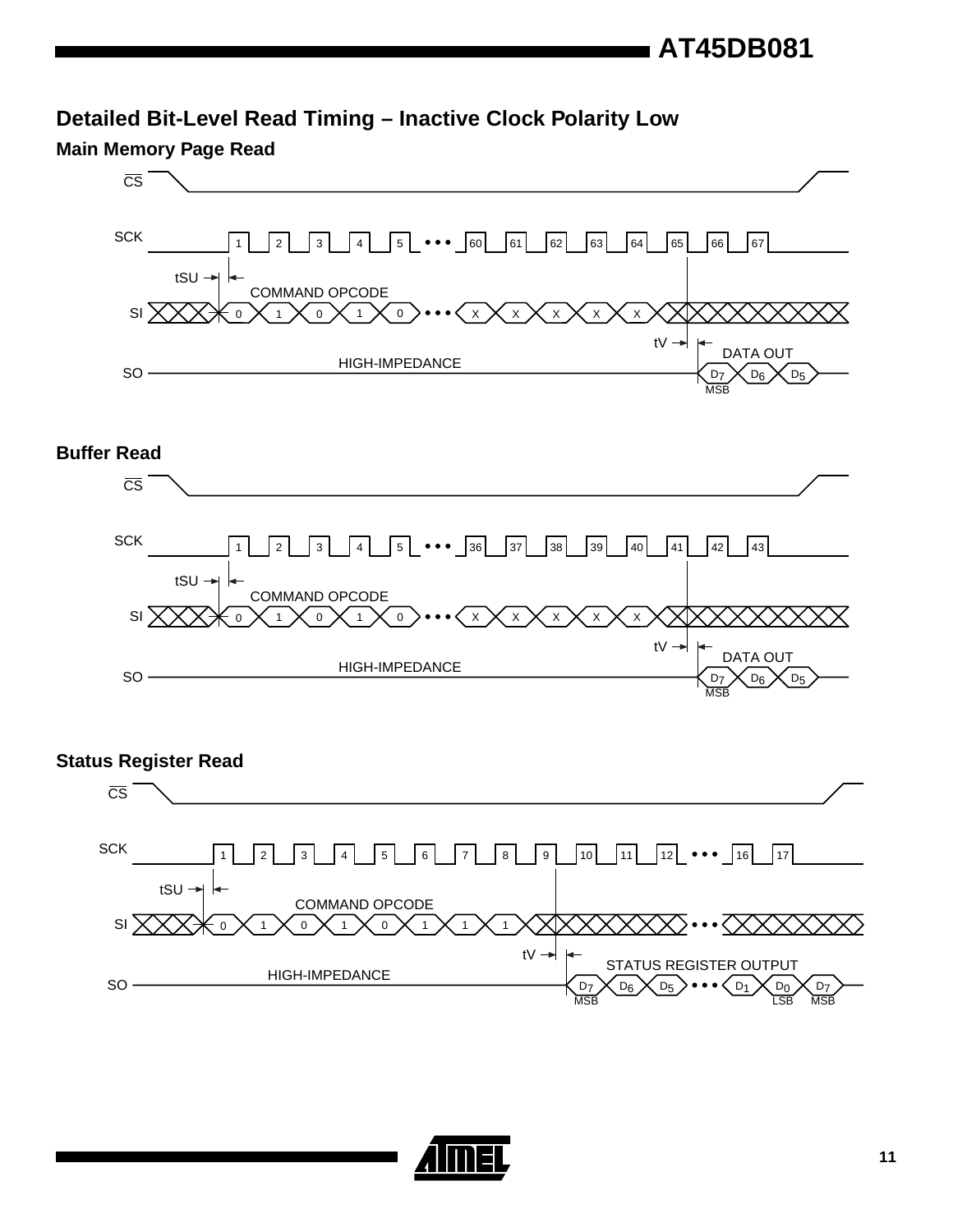

## **Detailed Bit-Level Read Timing – Inactive Clock Polarity High**

## **Main Memory Page Read**



#### **Buffer Read**





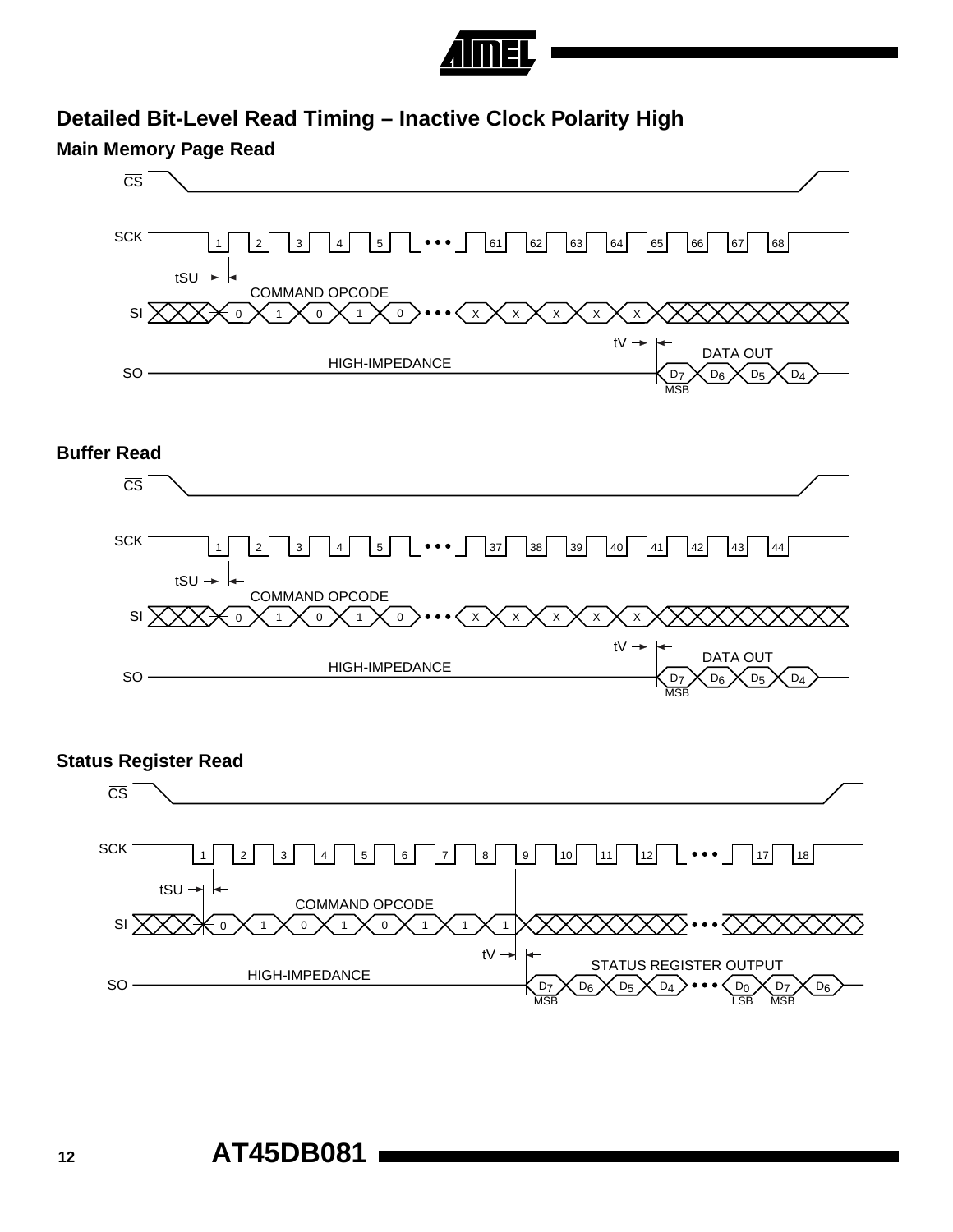**Table 1.** 

| <b>Main Memory</b><br>Page Read | <b>Buffer 1</b><br>Read   | <b>Buffer 2</b><br>Read | <b>Main Memory</b><br>Page to Buffer 1<br><b>Transfer</b> | <b>Main Memory</b><br>Page to Buffer 2<br><b>Transfer</b> | <b>Main Memory</b><br>Page to Buffer 1<br>Compare | <b>Main Memory</b><br>Page to Buffer 2<br>Compare | Buffer 1<br>Write       | Buffer <sub>2</sub><br>Write |
|---------------------------------|---------------------------|-------------------------|-----------------------------------------------------------|-----------------------------------------------------------|---------------------------------------------------|---------------------------------------------------|-------------------------|------------------------------|
|                                 |                           |                         |                                                           | Opcode                                                    |                                                   |                                                   |                         |                              |
| 52H                             | 54H                       | 56H                     | 53H                                                       | 55H                                                       | 60H                                               | 61H                                               | 84H                     | 87H                          |
| 0                               | $\mathbf 0$               | $\mathbf 0$             | $\mathbf 0$                                               | $\mathbf 0$                                               | $\mathsf{O}\xspace$                               | $\mathbf 0$                                       | $\mathbf{1}$            | $\mathbf{1}$                 |
| $\mathbf{1}$                    | $\mathbf{1}$              | $\mathbf{1}$            | $\mathbf{1}$                                              | $\mathbf{1}$                                              | $\mathbf{1}$                                      | $\mathbf{1}$                                      | 0                       | 0                            |
| 0                               | $\mathbf 0$               | $\mathbf 0$             | $\mathbf 0$                                               | $\mathsf{O}\xspace$                                       | $\mathbf{1}$                                      | $\mathbf{1}$                                      | $\mathbf 0$             | $\pmb{0}$                    |
| $\mathbf{1}$                    | $\mathbf{1}$              | 1                       | $\mathbf{1}$                                              | $\mathbf{1}$                                              | 0                                                 | 0                                                 | 0                       | 0                            |
| 0                               | 0                         | 0                       | $\mathbf 0$                                               | 0                                                         | 0                                                 | 0                                                 | 0                       | 0                            |
| 0                               | $\mathbf{1}$              | $\mathbf{1}$            | $\pmb{0}$                                                 | $\mathbf{1}$                                              | 0                                                 | 0                                                 | $\mathbf{1}$            | 1                            |
| $\mathbf{1}$                    | 0                         | 1                       | $\mathbf{1}$                                              | $\mathbf 0$                                               | 0                                                 | 0                                                 | $\pmb{0}$               | 1                            |
| 0                               | 0                         | 0                       | $\mathbf{1}$                                              | $\mathbf{1}$                                              | 0                                                 | $\mathbf{1}$                                      | 0                       | $\mathbf{1}$                 |
| $\mathsf{r}$                    | $\mathsf X$               | $\mathsf X$             | r                                                         | $\mathsf{r}$                                              | r                                                 | r                                                 | $\sf X$                 | $\mathsf X$                  |
| $\mathbf{r}$                    | $\mathsf X$               | $\mathsf X$             | r                                                         | r                                                         | r                                                 | r                                                 | $\mathsf X$             | $\mathsf X$                  |
| $\mathsf{r}$                    | X                         | $\mathsf X$             | r                                                         | r                                                         | r                                                 | r                                                 | $\mathsf X$             | $\mathsf X$                  |
| <b>PA11</b>                     | $\mathsf X$               | $\sf X$                 | <b>PA11</b>                                               | <b>PA11</b>                                               | <b>PA11</b>                                       | <b>PA11</b>                                       | $\mathsf X$             | $\mathsf X$                  |
| <b>PA10</b>                     | $\boldsymbol{\mathsf{X}}$ | $\mathsf X$             | <b>PA10</b>                                               | <b>PA10</b>                                               | <b>PA10</b>                                       | PA10                                              | $\mathsf X$             | $\mathsf X$                  |
| PA <sub>9</sub>                 | X                         | $\mathsf X$             | PA <sub>9</sub>                                           | PA <sub>9</sub>                                           | PA <sub>9</sub>                                   | PA <sub>9</sub>                                   | $\mathsf X$             | $\mathsf X$                  |
| PA <sub>8</sub>                 | $\mathsf X$               | $\mathsf X$             | PA <sub>8</sub>                                           | PA8                                                       | PA <sub>8</sub>                                   | PA8                                               | $\mathsf X$             | $\mathsf X$                  |
| PA7                             | $\mathsf X$               | $\mathsf X$             | PA7                                                       | PA7                                                       | PA7                                               | PA7                                               | $\overline{\mathsf{x}}$ | $\overline{X}$               |
| PA <sub>6</sub>                 | X                         | $\mathsf X$             | PA <sub>6</sub>                                           | PA <sub>6</sub>                                           | PA <sub>6</sub>                                   | PA <sub>6</sub>                                   | $\mathsf X$             | $\mathsf X$                  |
| PA <sub>5</sub>                 | $\mathsf X$               | $\mathsf X$             | PA <sub>5</sub>                                           | PA <sub>5</sub>                                           | PA <sub>5</sub>                                   | PA <sub>5</sub>                                   | $\sf X$                 | $\mathsf X$                  |
| PA4                             | $\mathsf X$               | $\mathsf X$             | PA4                                                       | PA4                                                       | PA4                                               | PA4                                               | $\overline{X}$          | $\mathsf X$                  |
| PA <sub>3</sub>                 | X                         | $\mathsf X$             | PA <sub>3</sub>                                           | PA <sub>3</sub>                                           | PA <sub>3</sub>                                   | PA <sub>3</sub>                                   | $\mathsf X$             | $\mathsf X$                  |
| PA <sub>2</sub>                 | $\mathsf X$               | $\sf X$                 | PA <sub>2</sub>                                           | PA <sub>2</sub>                                           | PA <sub>2</sub>                                   | PA <sub>2</sub>                                   | $\mathsf X$             | $\mathsf X$                  |
| PA <sub>1</sub>                 | $\mathsf X$               | $\overline{X}$          | PA <sub>1</sub>                                           | PA <sub>1</sub>                                           | PA <sub>1</sub>                                   | PA <sub>1</sub>                                   | $\overline{X}$          | $\overline{X}$               |
| PA <sub>0</sub>                 | X                         | $\mathsf X$             | PA <sub>0</sub>                                           | PA <sub>0</sub>                                           | PA <sub>0</sub>                                   | PA <sub>0</sub>                                   | $\mathsf X$             | $\mathsf X$                  |
| BA8                             | BFA8                      | BFA8                    | $\mathsf X$                                               | $\mathsf X$                                               | $\mathsf X$                                       | $\mathsf X$                                       | BFA8                    | BFA8                         |
| BA7                             | BFA7                      | BFA7                    | $\mathsf X$                                               | $\mathsf X$                                               | $\mathsf X$                                       | $\mathsf X$                                       | BFA7                    | BFA7                         |
| BA6                             | BFA6                      | BFA6                    | $\mathsf X$                                               | $\mathsf X$                                               | $\mathsf X$                                       | $\mathsf X$                                       | BFA6                    | BFA6                         |
| BA <sub>5</sub>                 | BFA5                      | BFA5                    | $\mathsf X$                                               | $\mathsf X$                                               | $\mathsf X$                                       | $\mathsf X$                                       | BFA <sub>5</sub>        | BFA5                         |
| BA4                             | BFA4                      | BFA4                    | $\mathsf X$                                               | $\mathsf X$                                               | $\mathsf X$                                       | $\mathsf X$                                       | BFA4                    | BFA4                         |
| BA3                             | BFA3                      | BFA3                    | $\mathsf X$                                               | $\mathsf X$                                               | X                                                 | $\mathsf X$                                       | BFA3                    | BFA3                         |
| BA <sub>2</sub>                 | BFA <sub>2</sub>          | BFA <sub>2</sub>        | $\mathsf X$                                               | $\mathsf X$                                               | X                                                 | $\mathsf X$                                       | BFA <sub>2</sub>        | BFA <sub>2</sub>             |
| BA1                             | BFA1                      | BFA1                    | $\mathsf X$                                               | $\mathsf X$                                               | $\mathsf X$                                       | $\overline{\mathsf{X}}$                           | BFA1                    | BFA1                         |
| BA0                             | BFA0                      | BFA0                    | $\mathsf X$                                               | $\overline{X}$                                            | $\overline{X}$                                    | $\mathsf X$                                       | BFA0                    | BFA0                         |
| $\mathsf X$                     | $\mathsf X$               | $\mathsf X$             |                                                           |                                                           |                                                   |                                                   |                         | X (Don't Care)               |
| $\mathsf X$                     | $\mathsf X$               | $\mathsf X$             |                                                           |                                                           |                                                   |                                                   |                         | r (reserved bits)            |
| $\mathsf X$                     | $\mathsf X$               | $\mathsf X$             |                                                           |                                                           |                                                   |                                                   |                         |                              |
| $\mathsf X$                     | $\mathsf X$               | $\mathsf X$             |                                                           |                                                           |                                                   |                                                   |                         |                              |
| $\mathsf X$                     | $\mathsf X$               | $\mathsf X$             |                                                           |                                                           |                                                   |                                                   |                         |                              |
| $\mathsf X$                     | $\mathsf X$               | $\mathsf X$             |                                                           |                                                           |                                                   |                                                   |                         |                              |
| $\mathsf X$                     | $\mathsf X$               | $\mathsf X$             |                                                           |                                                           |                                                   |                                                   |                         |                              |
| $\overline{X}$                  | $\mathsf X$               | $\mathsf X$             |                                                           |                                                           |                                                   |                                                   |                         |                              |
| $\bullet$                       |                           |                         |                                                           |                                                           |                                                   |                                                   |                         |                              |
|                                 |                           |                         |                                                           |                                                           |                                                   |                                                   |                         |                              |
|                                 |                           |                         |                                                           |                                                           |                                                   |                                                   |                         |                              |

X (64th bit)



 $\blacksquare$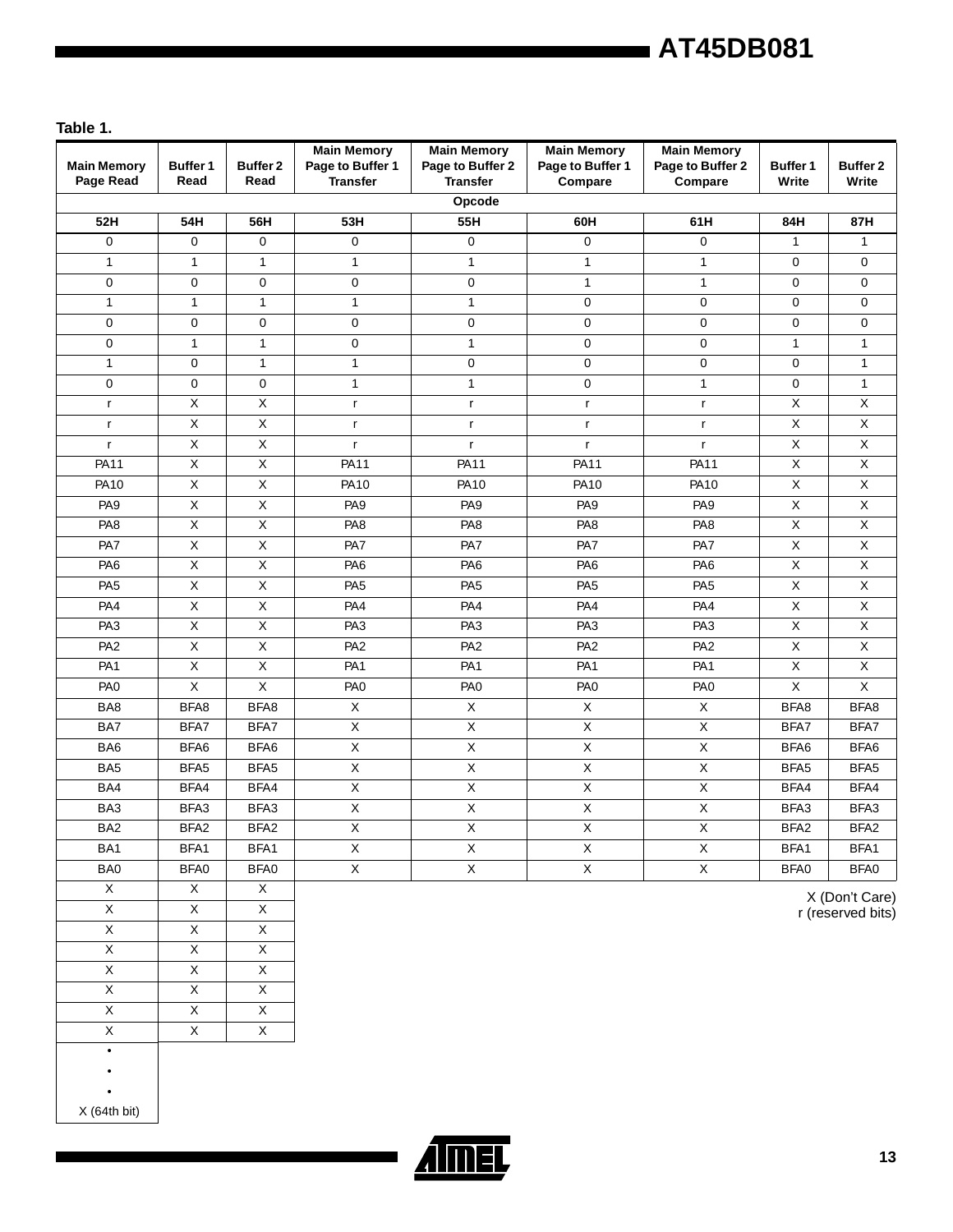

#### **Table 1.**

| Buffer 1 to                       | Buffer 2 to                              | Buffer 1 to<br><b>Main</b>                  | Buffer 2 to<br>Main                         |                                                 |                                                 |                                   |                             |                           |
|-----------------------------------|------------------------------------------|---------------------------------------------|---------------------------------------------|-------------------------------------------------|-------------------------------------------------|-----------------------------------|-----------------------------|---------------------------|
| Main<br>Memory<br>Page<br>Program | <b>Main</b><br>Memory<br>Page<br>Program | <b>Memory</b><br>Page<br>Program<br>without | <b>Memory</b><br>Page<br>Program<br>without | <b>Main</b><br><b>Memory</b><br>Page<br>Program | <b>Main</b><br><b>Memory</b><br>Page<br>Program | <b>Auto Page</b><br>Rewrite       | <b>Auto Page</b><br>Rewrite |                           |
| with Built-In<br><b>Erase</b>     | with Built-In<br><b>Erase</b>            | <b>Built-In</b><br>Erase                    | <b>Built-In</b><br><b>Erase</b>             | <b>Through</b><br><b>Buffer 1</b>               | Through<br><b>Buffer 2</b>                      | <b>Through</b><br><b>Buffer 1</b> | Through<br><b>Buffer 2</b>  | <b>Status</b><br>Register |
|                                   |                                          |                                             |                                             | Opcode                                          |                                                 |                                   |                             |                           |
| 83H                               | 86H                                      | 88H                                         | 89H                                         | 82H                                             | 85H                                             | 58H                               | 59H                         | 57H                       |
| $\mathbf{1}$                      | $\mathbf{1}$                             | $\mathbf{1}$                                | $\mathbf{1}$                                | $\mathbf{1}$                                    | $\mathbf{1}$                                    | 0                                 | $\mathbf 0$                 | 0                         |
| 0                                 | 0                                        | 0                                           | $\mathbf 0$                                 | 0                                               | $\mathbf 0$                                     | $\mathbf{1}$                      | $\mathbf{1}$                | $\mathbf{1}$              |
| 0                                 | 0                                        | 0                                           | 0                                           | 0                                               | $\mathbf 0$                                     | 0                                 | $\mathbf 0$                 | 0                         |
| $\mathbf 0$                       | 0                                        | $\mathbf 0$                                 | $\mathbf 0$                                 | $\mathbf 0$                                     | $\mathbf 0$                                     | $\mathbf{1}$                      | $\mathbf{1}$                | $\mathbf{1}$              |
| $\mathbf 0$                       | 0                                        | $\mathbf{1}$                                | $\mathbf{1}$                                | $\mathbf 0$                                     | $\mathbf 0$                                     | $\mathbf{1}$                      | $\mathbf{1}$                | 0                         |
| $\pmb{0}$                         | $\mathbf{1}$                             | $\pmb{0}$                                   | 0                                           | 0                                               | $\mathbf{1}$                                    | 0                                 | $\mathbf 0$                 | $\mathbf{1}$              |
| $\mathbf{1}$                      | $\mathbf{1}$                             | $\pmb{0}$                                   | 0                                           | 1                                               | 0                                               | 0                                 | 0                           | $\mathbf{1}$              |
| $\mathbf{1}$                      | 0                                        | 0                                           | $\mathbf{1}$                                | 0                                               | $\mathbf{1}$                                    | 0                                 | $\mathbf{1}$                | $\mathbf{1}$              |
| $\mathsf{r}$                      | $\mathsf{r}$                             | $\mathsf{r}$                                | r                                           | $\mathsf{r}$                                    | r                                               | $\mathsf{r}$                      | $\mathbf{r}$                |                           |
| r                                 | $\mathsf{r}$                             | $\mathsf{r}$                                | r                                           | $\mathbf{r}$                                    | r                                               | $\mathsf{r}$                      | $\mathsf{r}$                |                           |
| r                                 | $\mathsf{r}$                             | $\mathsf{r}$                                | r                                           | r                                               | r                                               | $\mathbf{r}$                      | $\mathsf{r}$                |                           |
| <b>PA11</b>                       | <b>PA11</b>                              | <b>PA11</b>                                 | <b>PA11</b>                                 | <b>PA11</b>                                     | <b>PA11</b>                                     | <b>PA11</b>                       | <b>PA11</b>                 |                           |
| <b>PA10</b>                       | <b>PA10</b>                              | <b>PA10</b>                                 | <b>PA10</b>                                 | <b>PA10</b>                                     | <b>PA10</b>                                     | <b>PA10</b>                       | <b>PA10</b>                 |                           |
| PA <sub>9</sub>                   | PA <sub>9</sub>                          | PA <sub>9</sub>                             | PA <sub>9</sub>                             | PA <sub>9</sub>                                 | PA <sub>9</sub>                                 | PA <sub>9</sub>                   | PA <sub>9</sub>             |                           |
| PA8                               | PA <sub>8</sub>                          | PA <sub>8</sub>                             | PA8                                         | PA <sub>8</sub>                                 | PA8                                             | PA <sub>8</sub>                   | PA8                         |                           |
| PA7                               | PA7                                      | PA7                                         | PA7                                         | PA7                                             | PA7                                             | PA7                               | PA7                         |                           |
| PA <sub>6</sub>                   | PA <sub>6</sub>                          | PA <sub>6</sub>                             | PA <sub>6</sub>                             | PA <sub>6</sub>                                 | PA <sub>6</sub>                                 | PA <sub>6</sub>                   | PA <sub>6</sub>             |                           |
| PA <sub>5</sub>                   | PA <sub>5</sub>                          | PA <sub>5</sub>                             | PA <sub>5</sub>                             | PA <sub>5</sub>                                 | PA <sub>5</sub>                                 | PA <sub>5</sub>                   | PA <sub>5</sub>             |                           |
| PA4                               | PA4                                      | PA4                                         | PA4                                         | PA4                                             | PA4                                             | PA4                               | PA4                         |                           |
| PA <sub>3</sub>                   | PA <sub>3</sub>                          | PA <sub>3</sub>                             | PA <sub>3</sub>                             | PA <sub>3</sub>                                 | PA <sub>3</sub>                                 | PA <sub>3</sub>                   | PA <sub>3</sub>             |                           |
| PA <sub>2</sub>                   | PA <sub>2</sub>                          | PA <sub>2</sub>                             | PA <sub>2</sub>                             | PA <sub>2</sub>                                 | PA <sub>2</sub>                                 | PA <sub>2</sub>                   | PA <sub>2</sub>             |                           |
| PA <sub>1</sub>                   | PA <sub>1</sub>                          | PA <sub>1</sub>                             | PA <sub>1</sub>                             | PA <sub>1</sub>                                 | PA <sub>1</sub>                                 | PA <sub>1</sub>                   | PA <sub>1</sub>             |                           |
| PA <sub>0</sub>                   | PA <sub>0</sub>                          | PA <sub>0</sub>                             | PA <sub>0</sub>                             | PA <sub>0</sub>                                 | PA <sub>0</sub>                                 | PA <sub>0</sub>                   | PA <sub>0</sub>             |                           |
| X                                 | $\mathsf X$                              | X                                           | X                                           | BA8                                             | BA8                                             | X                                 | X                           |                           |
| $\mathsf X$                       | $\mathsf X$                              | $\mathsf X$                                 | $\mathsf X$                                 | BA7                                             | BA7                                             | $\mathsf X$                       | X                           |                           |
| $\mathsf X$                       | $\pmb{\times}$                           | $\mathsf{X}$                                | X                                           | BA6                                             | BA6                                             | X                                 | X                           |                           |
| X                                 | X                                        | X                                           | X                                           | BA5                                             | BA5                                             | X                                 | X                           |                           |
| $\mathsf{X}$                      | $\mathsf X$                              | $\mathsf{X}$                                | $\mathsf{X}$                                | BA4                                             | BA4                                             | $\mathsf{X}$                      | $\mathsf{X}$                |                           |
| $\mathsf X$                       | $\mathsf X$                              | $\mathsf{X}^-$                              | $\mathsf{X}^-$                              | BA3                                             | BA3                                             | $\mathsf X$                       | X                           |                           |
| $\mathsf X$                       | $\mathsf X$                              | $\mathsf X$                                 | $\mathsf X$                                 | BA <sub>2</sub>                                 | BA <sub>2</sub>                                 | $\mathsf X$                       | $\mathsf X$                 |                           |
| $\mathsf X$                       | $\mathsf X$                              | $\mathsf X$                                 | $\mathsf X$                                 | BA1                                             | BA1                                             | $\mathsf X$                       | $\mathsf X$                 |                           |
| $\mathsf X$                       | $\mathsf X$                              | $\mathsf X$                                 | $\mathsf{X}^-$                              | BA0                                             | BA0                                             | X                                 | X                           |                           |

X (Don't Care) r (reserved bits)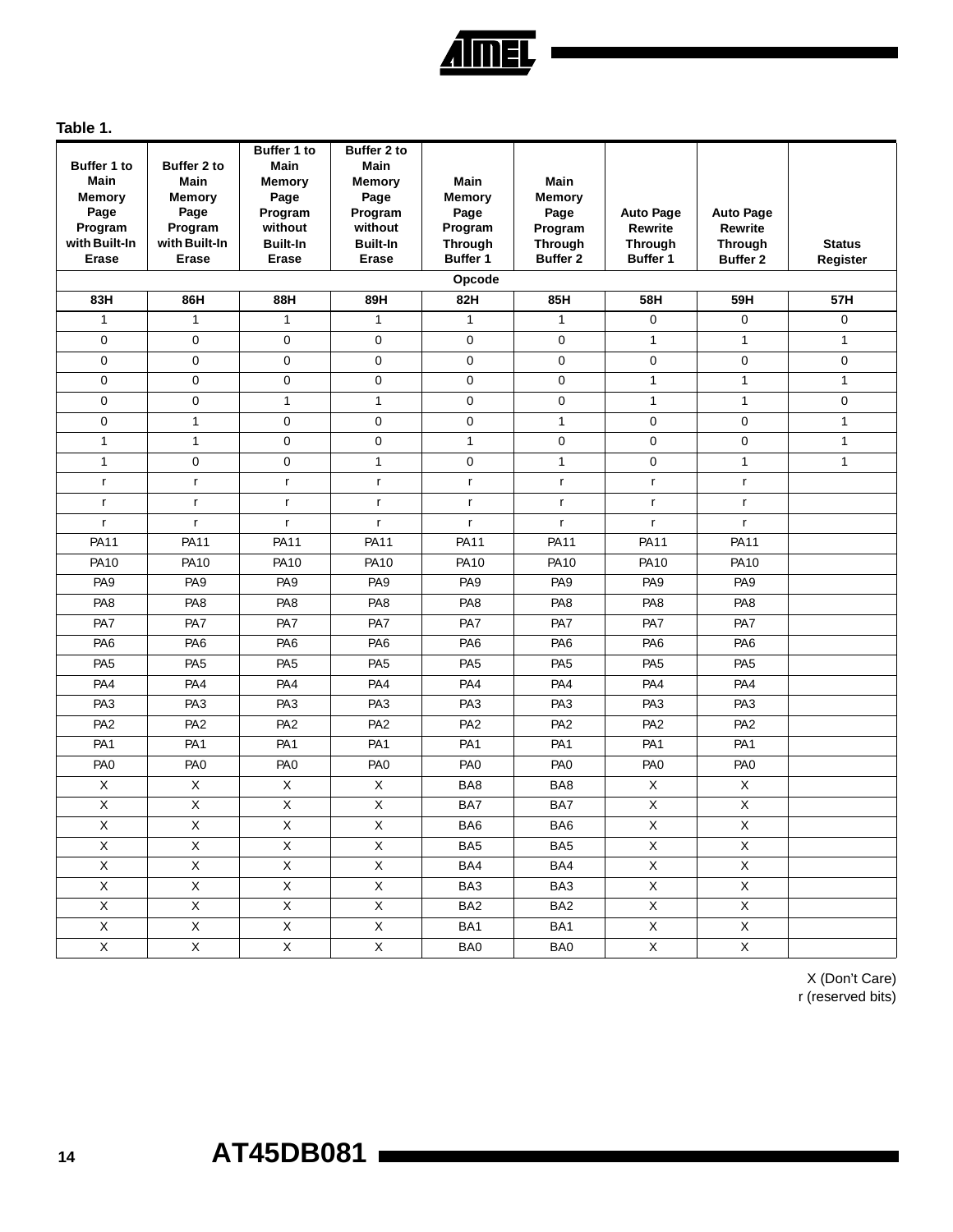



- Notes: 1. This type of algorithm is used for applications in which the entire array is programmed sequentially, filling the array page-bypage.
	- 2. A page can be written using either a Main Memory Page Program operation or a Buffer Write operation followed by a Buffer to Main Memory Page Program operation.
	- 3. The algorithm above shows the programming of a single page. The algorithm will be repeated sequentially for each page within the entire array.

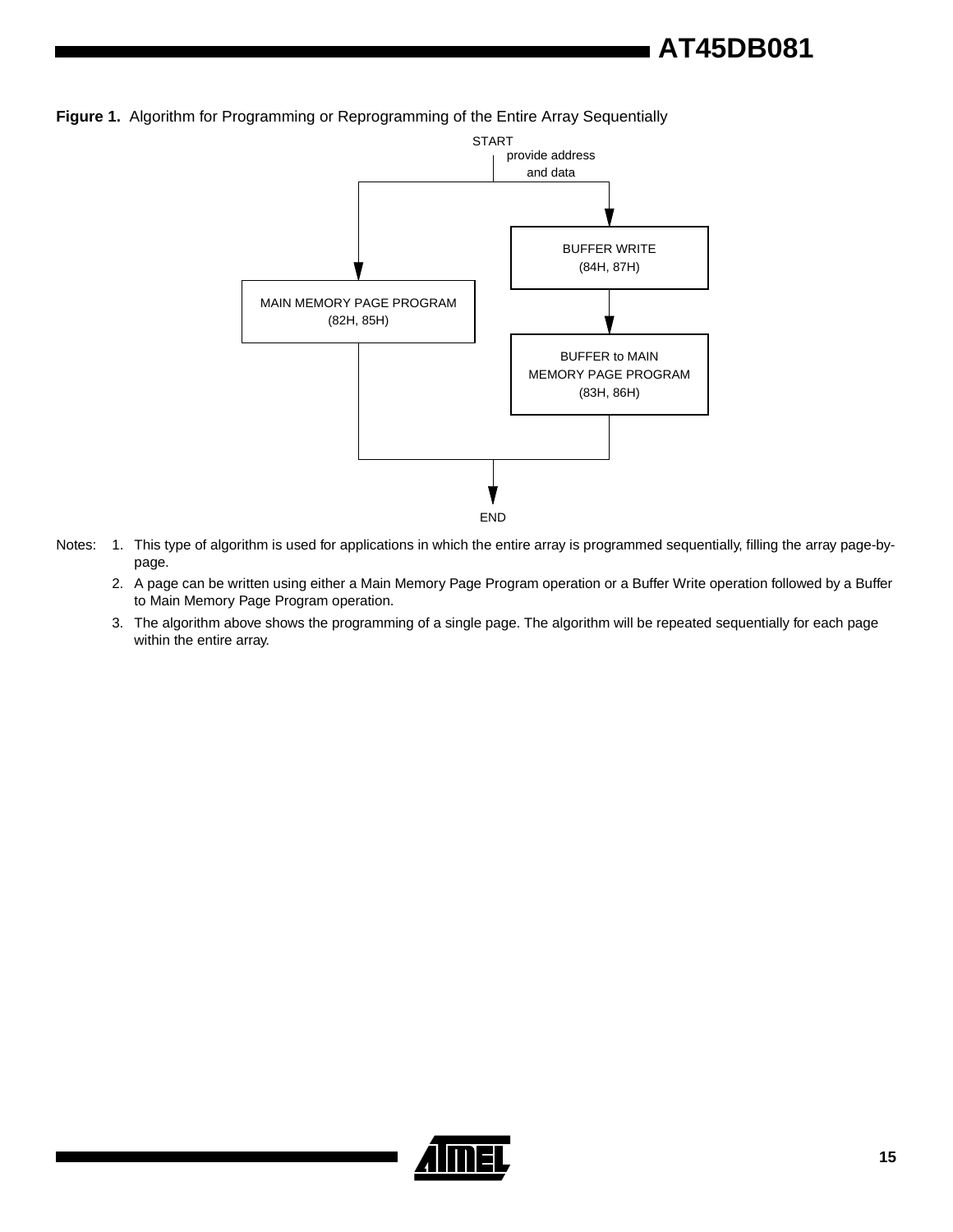

**Figure 2.** Algorithm for Randomly Modifying Data



- Notes: 1. To preserve data integrity, each page of the DataFlash memory array must be updated/rewritten at least once within every 10,000 cumulative page erase/program operations.
	- 2. A Page Address Pointer must be maintained to indicate which page is to be rewritten. The Auto Page Rewrite command must use the address specified by the Page Address Pointer.
	- 3. Other algorithms can be used to rewrite portions of the Flash array. Low power applications may choose to wait until 10,000 cumulative page erase/program operations have accumulated before rewriting all pages of the Flash array. See application note AN-4 ("Using Atmel's Serial DataFlash") for more details.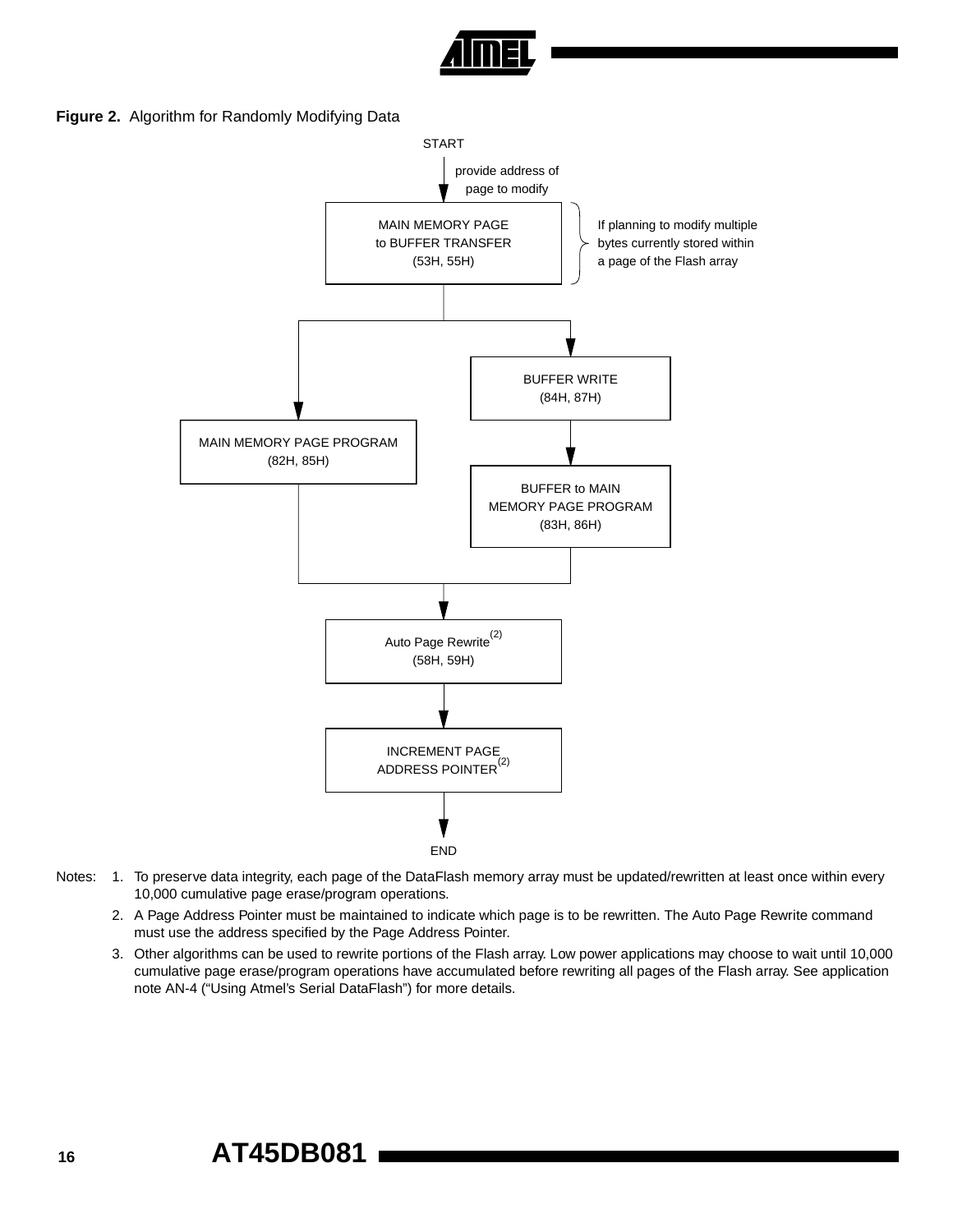

# **Ordering Information**

| <sup>I</sup> SCK | $I_{CC}$ (mA) |                |                      |         |                                    |
|------------------|---------------|----------------|----------------------|---------|------------------------------------|
| (MHz)            | <b>Active</b> | <b>Standby</b> | <b>Ordering Code</b> | Package | <b>Operation Range</b>             |
| 10               | 10            | 0.01           | AT45DB081-RC         | 28R     | Commercial                         |
|                  |               |                | AT45DB081-TC         | 32T     | ( $0^{\circ}$ C to $70^{\circ}$ C) |
| 10               | 10            | 0.01           | AT45DB081-RI         | 28R     | Industrial                         |
|                  |               |                | AT45DB081-TI         | 32T     | (-40°C to 85°C)                    |

|       | Package Type                                                         |
|-------|----------------------------------------------------------------------|
| 28R   | 28-Lead, 0.330" Wide, Plastic Gull-Wing Small Outline Package (SOIC) |
| - 32T | 32-Lead, Plastic Thin Small Outline Package (TSOP)                   |

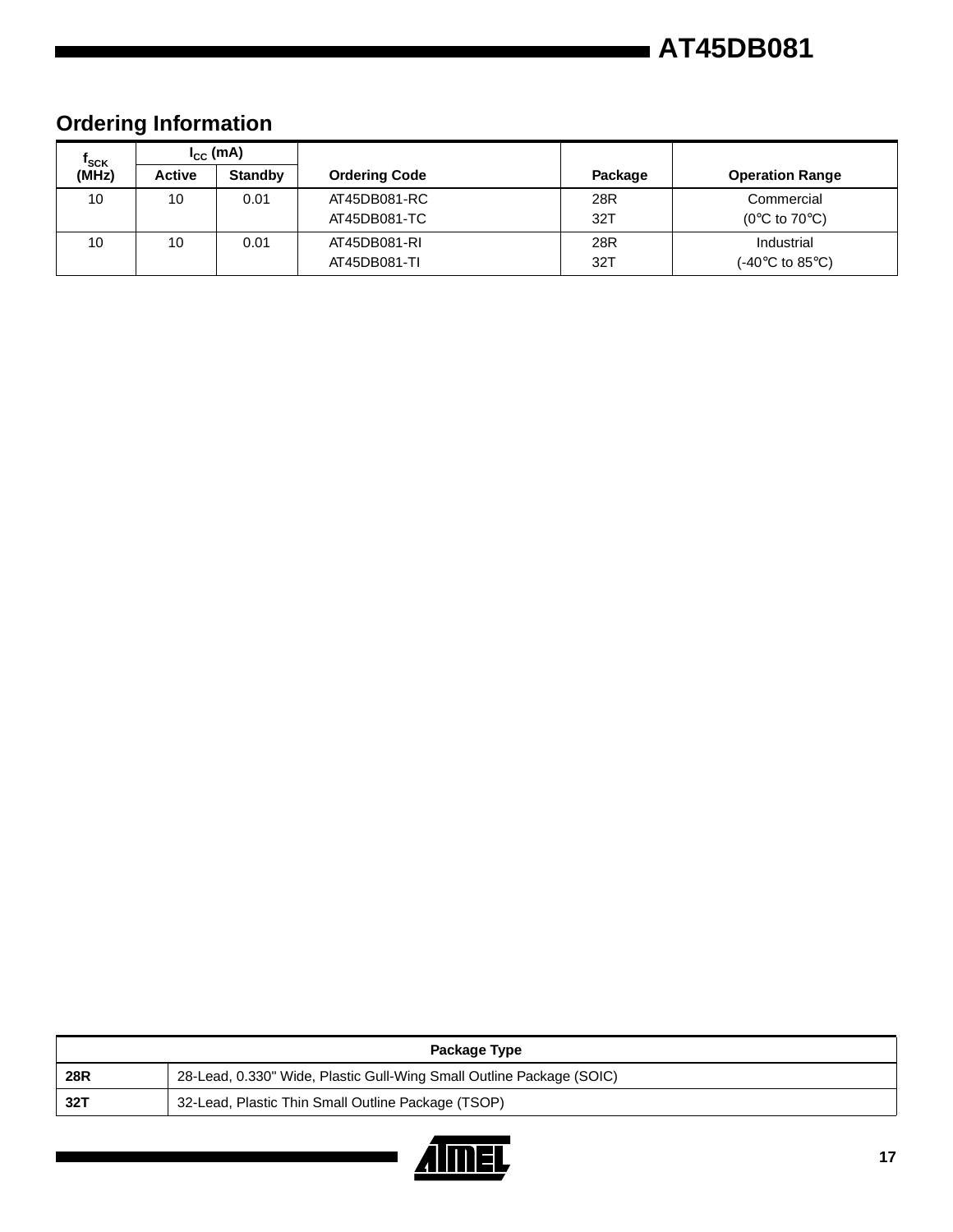

## **Packaging Information**

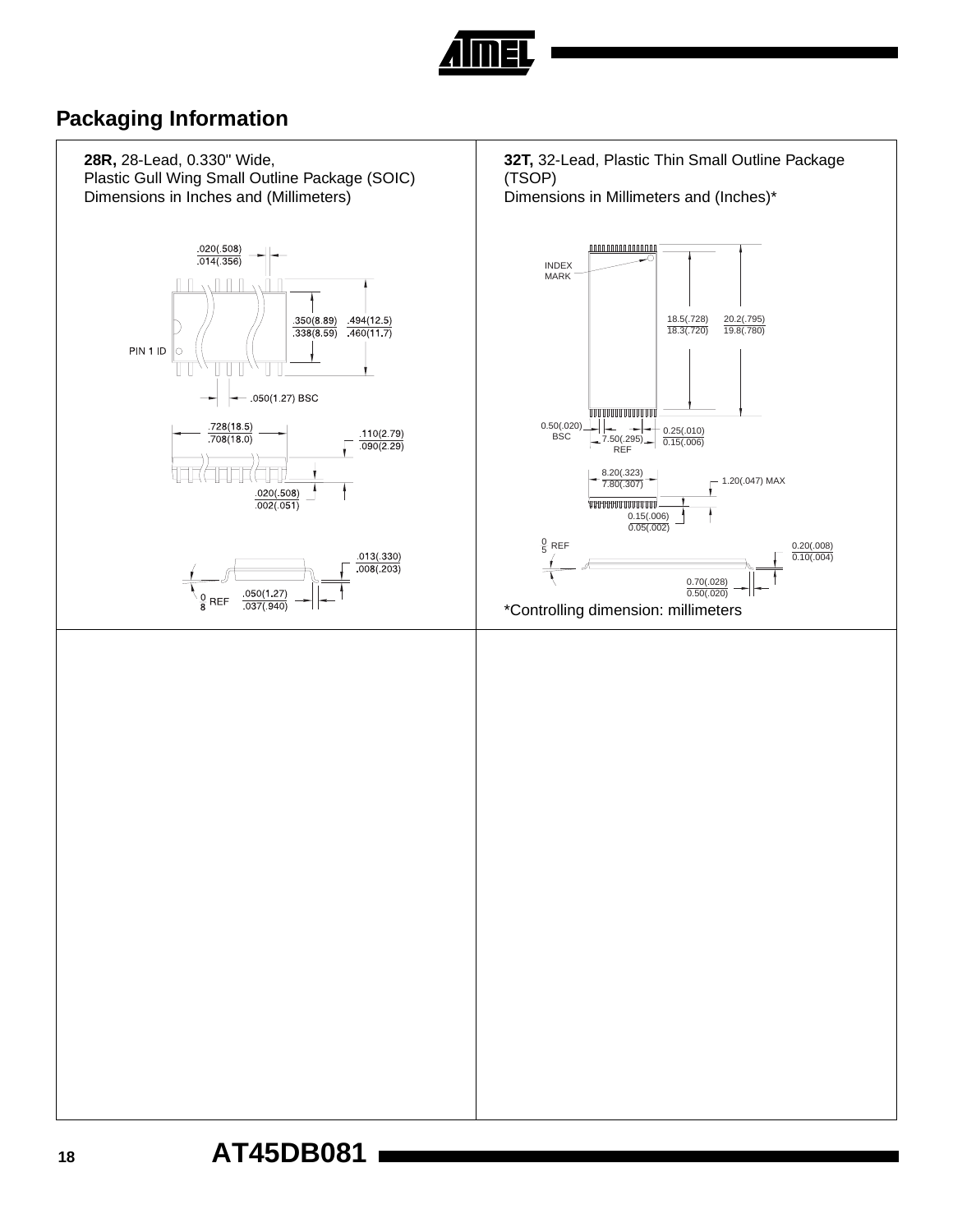